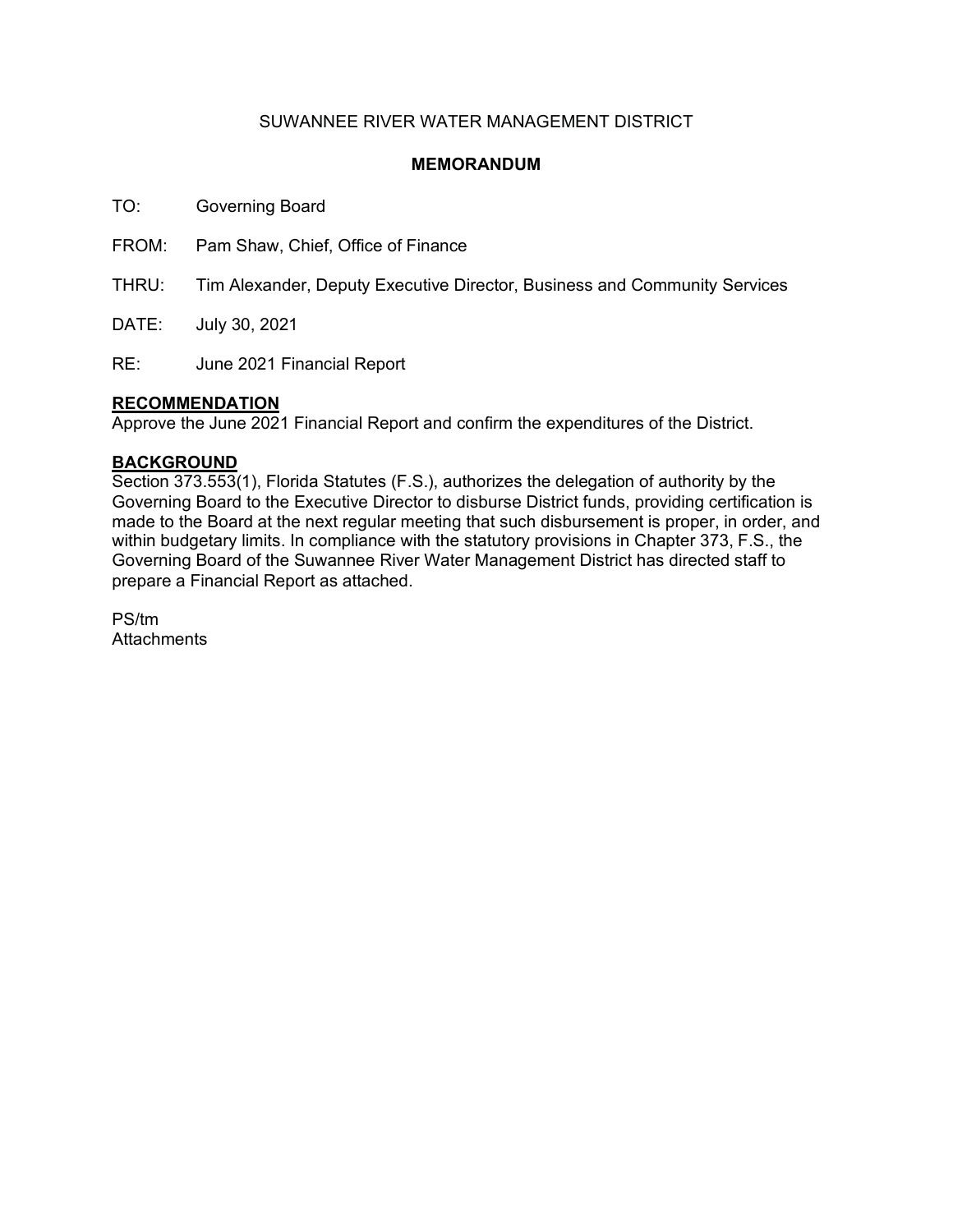# Suwannee River Water Management District Cash Report June 2021

| <b>Financial Institution/Account</b>       | <b>Monthly</b><br><b>Interest</b> | <b>Interest</b><br>Rate % | <b>Closing</b><br><b>Balance</b> |
|--------------------------------------------|-----------------------------------|---------------------------|----------------------------------|
| <b>First Federal Permit Fee</b>            | \$0.00                            |                           | \$500.00                         |
| <b>First Federal Accounts Payable</b>      | \$0.00                            |                           | \$35,000.00                      |
| <b>First Federal EFT Disbursements</b>     | \$0.00                            |                           | \$37,114.22                      |
| <b>First Federal Depository</b>            | \$49.69                           | $0.00\%$                  | \$1,324,148.80                   |
| Special Purpose Investment Account (SPIA)* | \$38,557.19                       | 1.03%                     | \$45,289,436.77                  |
| <b>TOTAL</b>                               | \$38,606.88                       |                           | \$46,686,199.79                  |

\*SPIA is part of the Treasury Investment Pool administered by Florida Department of Financial Services.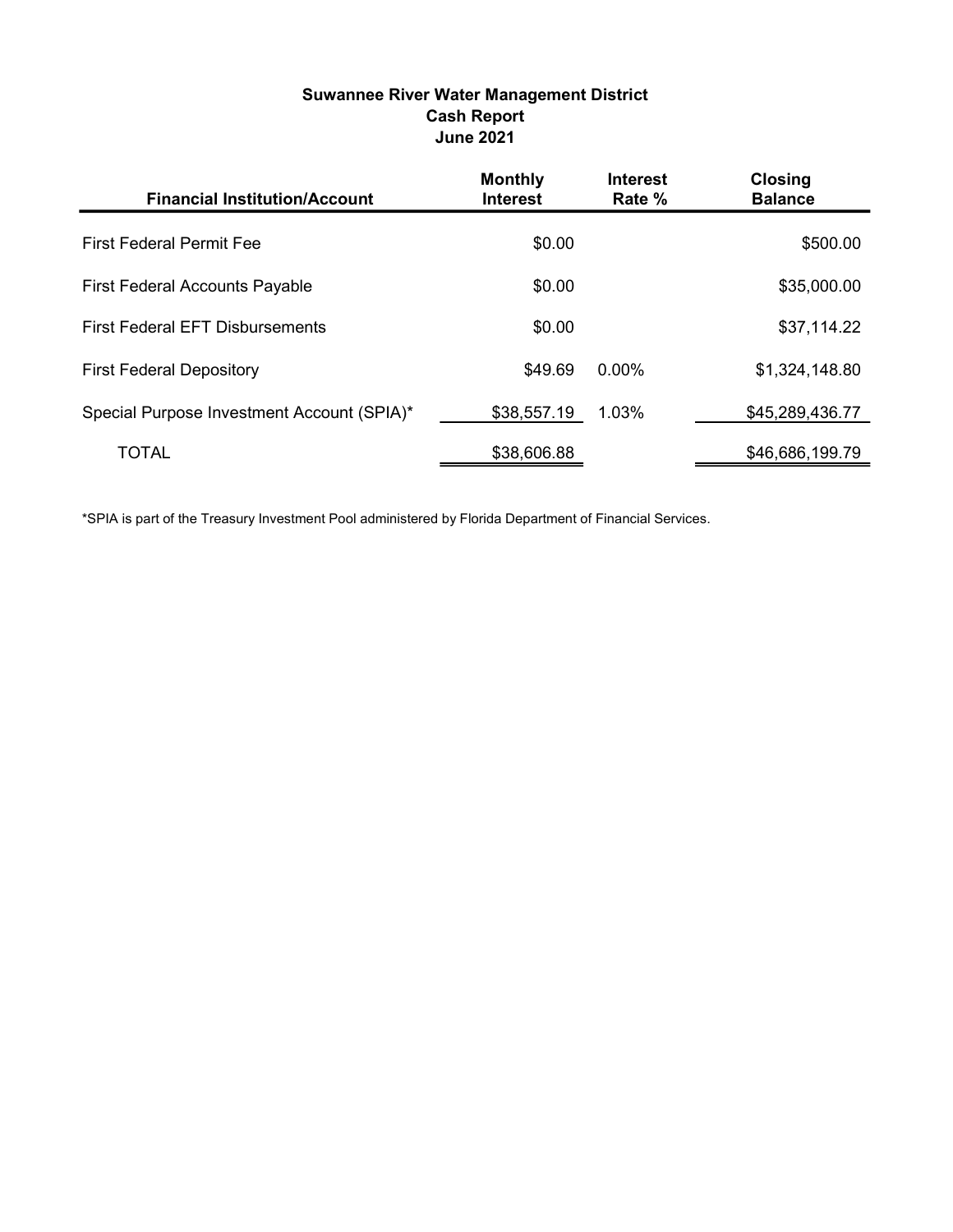#### **Suwannee River Water Management District Statement of Sources and Uses of Funds For the Month ending June 30, 2021 (Unaudited)**

|                                  | <b>Current</b><br><b>Budget</b> |      | <b>Actuals</b><br><b>Through</b><br>6/30/2021 |     | Variance<br>(Under)/Over<br><b>Budget</b> | <b>Actuals As A</b><br>% of Budget |
|----------------------------------|---------------------------------|------|-----------------------------------------------|-----|-------------------------------------------|------------------------------------|
| <b>Sources</b>                   |                                 |      |                                               |     |                                           |                                    |
| \$<br>Ad Valorem Property Taxes  | 6,034,682                       | S    | $6.144.293$ \$                                |     | 109.611                                   | 101.8%                             |
| \$<br>Intergovernmental Revenues | 39,950,983                      | S    | 8,789,559                                     | S   | (31, 161, 424)                            | 22.0%                              |
| \$<br>Interest on Invested Funds | 130.000                         | - \$ | 491,665 \$                                    |     | 361,665                                   | 378.2%                             |
| \$<br>License and Permit Fees    | 163,000                         | S    | 200,259                                       | -\$ | 37,259                                    | 122.9%                             |
| \$<br>Other                      | 1,000,000                       | S    | 742,864                                       | \$  | (257, 136)                                | 74.3%                              |
| Fund Balance <sup>1</sup><br>\$  | 11.789.923                      | S    | 1,323,379                                     | \$. | (10, 466, 544)                            | 11.2%                              |
| <b>Total Sources</b><br>\$       | 59,068,588                      |      | 17,692,019                                    | S   | (41, 376, 569)                            | 30.0%                              |

|                                              | Current         |      |                     |    |                           |      | Available     |           |                         |
|----------------------------------------------|-----------------|------|---------------------|----|---------------------------|------|---------------|-----------|-------------------------|
|                                              | <b>Budget</b>   |      | <b>Expenditures</b> |    | Encumbrances <sup>2</sup> |      | <b>Budget</b> | %Expended | %Obligated <sup>3</sup> |
| <b>Uses</b>                                  |                 |      |                     |    |                           |      |               |           |                         |
| Water Resources Planning and Monitoring      | 11.309.318 \$   |      | 3.909.148           |    | 5.631.477                 |      | 1.768.692     | 35%       | 84%                     |
| Acquisition, Restoration and Public Works    | 37.812.028 \$   |      | 5,005,655           |    | 24.418.162                |      | 8.388.211     | 13%       | 78%                     |
| Operation and Maintenance of Lands and Works | \$<br>6,127,699 | - \$ | 2,835,593           |    | 659,037                   | S    | 2,633,069     | 46%       | 57%                     |
| Regulation                                   | 1,894,389       |      | 1,165,855           |    | 44,761                    |      | 683,773       | 62%       | 64%                     |
| Outreach                                     | 243.657         | - \$ | 132.417             | -S | 76                        | - 5  | 111.163       | 54%       | 54%                     |
| Management and Administration                | 1.681.497       | - \$ | 1.099.681           |    | 66,636                    | - \$ | 515.180       | 65%       | 69%                     |
| <b>Total Uses</b>                            | 59.068.588      |      | 14,148,350          |    | 30,820,150                |      | 14.100.089    | 24%       | 76%                     |

<sup>1</sup> Actual Fund Balance used is recorded at the end of the fiscal year. This amount represents Fund Balance used for the Agricultural and RIVER Cost-Share,

Regional Water Resource Development, and Project Effectiveness Metrics Programs.

 $2$  Encumbrances represent unexpended balances of open purchase orders and contracts.

 $^3$  Represents the sum of expenditures and encumbrances as a percentage of the available budget.

This financial statement is prepared as of June 30, 2021 and covers the interim period since the most recent audited financial statements.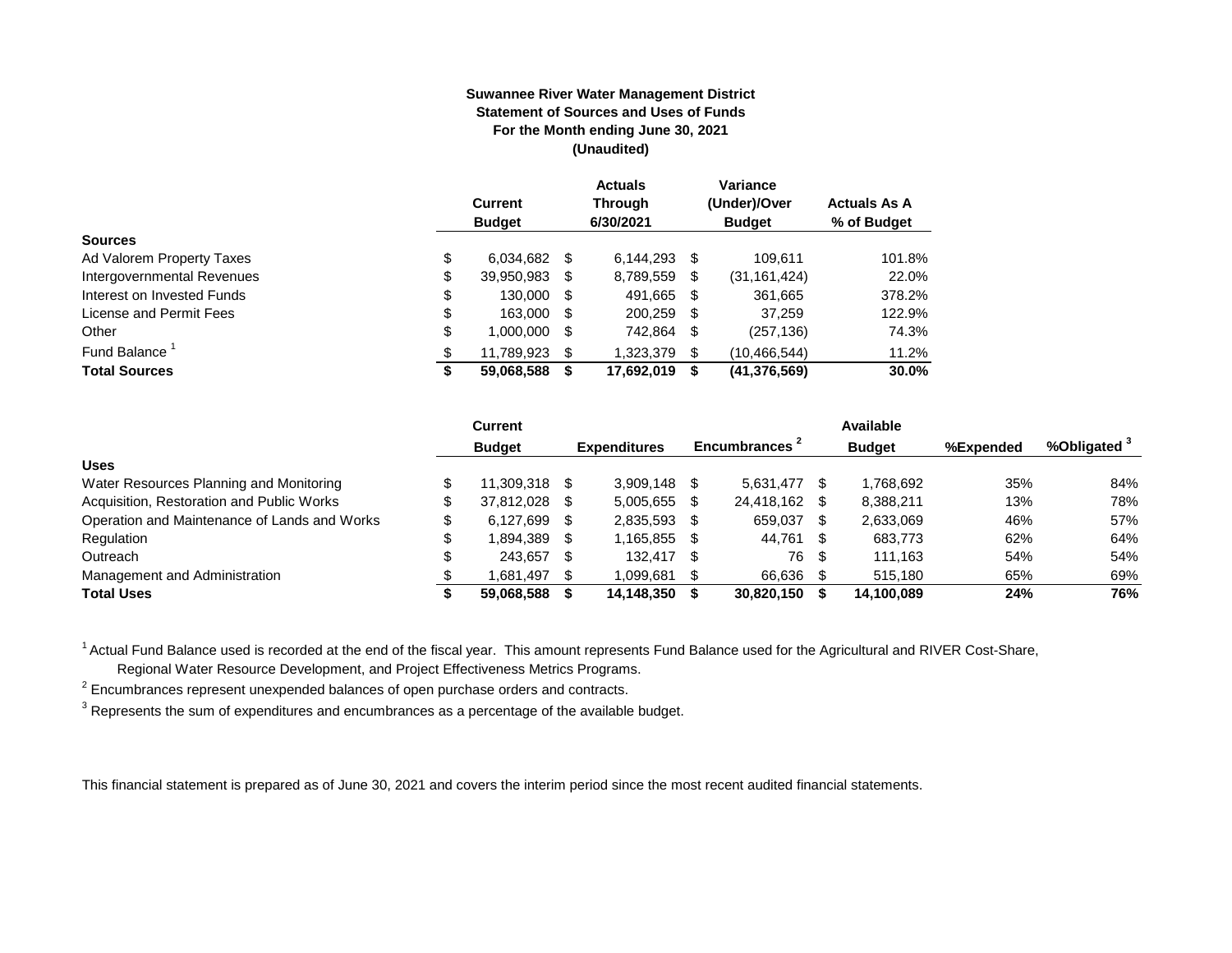# **STATEMENT OF ACTIVITY - REVENUE AND EXPENSE ROLLUP (UNAUDITED) SUWANNEE RIVER WATER MANAGEMENT DISTRICT**

**FOR 6/30/2021**

|                                                              | Y-T-D<br><b>ACTUAL</b> | <b>ENCUMBRANCE</b>   | <b>ANNUAL</b><br><b>BUDGET</b> |
|--------------------------------------------------------------|------------------------|----------------------|--------------------------------|
| Report Recap -                                               |                        |                      |                                |
| <b>REVENUES</b>                                              |                        |                      |                                |
| <b>DISTRICT REVENUES</b>                                     | 7,579,081              | 0                    | 7,327,682                      |
| <b>LOCAL REVENUES</b><br><b>STATE REVENUES</b>               | 86,480<br>8,055,813    | 0<br>0               | 86,480<br>36,208,503           |
| <b>FEDERAL REVENUES</b>                                      | 647,266                | 0                    | 3,656,000                      |
| <b>FUND BALANCE UTILIZATION</b>                              | 1,323,379              | 0                    | 11,789,923                     |
| <b>TOTAL REVENUES</b>                                        | 17,692,019             | $\mathbf{0}$         | 59,068,588                     |
| <b>EXPENDITURES</b>                                          |                        |                      |                                |
| SALARIES AND BENEFITS                                        | 4,535,735              | 0                    | 6,709,559                      |
| CONTRACTUAL SERVICES                                         | 4,526,761              | 13,072,229           | 22,052,900                     |
| OPERATING EXPENDITURES                                       | 691,316                | 116,528              | 1,810,700                      |
| OPERATING CAPITAL OUTLAY                                     | 670,953                | 71,078               | 410,044                        |
| FIXED CAPITAL OUTLAY                                         | 842,070                | 0                    | 5,077,000                      |
| <b>INTERAGENCY EXPENDITURES</b>                              | 2,881,514              | 17,560,315           | 23,008,385                     |
| <b>TOTAL EXPENDITURES</b>                                    | 14,148,349             | 30,820,150           | 59,068,588                     |
| <b>EXCESS REVENUES OVER (UNDER) EXPENDITURES</b>             | 3,543,670              | (30, 820, 150)       | 0                              |
| <b>General Fund -</b><br><b>REVENUES</b>                     |                        |                      |                                |
| <b>DISTRICT REVENUES</b>                                     | 6,692,964              | 0                    | 4,938,432                      |
| <b>LOCAL REVENUES</b>                                        | 86,480                 | 0                    | 86,480                         |
| <b>STATE REVENUES</b>                                        | 2,764,556              | 0                    | 2,740,000                      |
| <b>FEDERAL REVENUES</b>                                      | 0                      | 0                    | 0                              |
| FUND BALANCE UTILIZATION                                     | 0                      | 0                    | 1,866,522                      |
| <b>TOTAL REVENUES</b>                                        | 9,544,000              | $\mathbf{0}$         | 9,631,434                      |
| <b>EXPENDITURES</b>                                          |                        |                      |                                |
| SALARIES AND BENEFITS                                        | 3,562,886              | 0                    | 5,181,595                      |
| CONTRACTUAL SERVICES                                         | 584,300                | 507,597              | 2,074,290                      |
| OPERATING EXPENDITURES                                       | 400,143                | 59,897               | 1,016,233                      |
| OPERATING CAPITAL OUTLAY                                     | 67,092                 | 32,948               | 253,336                        |
| FIXED CAPITAL OUTLAY                                         | 0                      | 0                    | 0                              |
| <b>INTERAGENCY EXPENDITURES</b><br><b>TOTAL EXPENDITURES</b> | 466,195<br>5,080,616   | 417,230<br>1,017,672 | 1,105,980<br>9,631,434         |
| <b>EXCESS REVENUES OVER (UNDER) EXPENDITURES</b>             | 4,463,384              | (1,017,672)          | $\mathbf 0$                    |
|                                                              |                        |                      |                                |
| <b>Land Management Operations -</b><br><b>REVENUES</b>       |                        |                      |                                |
| <b>DISTRICT REVENUES</b>                                     | 689,870                | 0                    | 2,314,250                      |
| <b>LOCAL REVENUES</b>                                        | 0                      | 0                    | 0                              |
| <b>STATE REVENUES</b>                                        | 2,157,907              | 0                    | 2,290,119                      |
| <b>FEDERAL REVENUES</b>                                      | 0                      | 0                    | 40,000                         |
| FUND BALANCE UTILIZATION<br><b>TOTAL REVENUES</b>            | 0                      | 0                    | 2,020,330                      |
|                                                              | 2,847,777              | 0                    | 6,664,699                      |
| <b>EXPENDITURES</b>                                          |                        |                      |                                |
| SALARIES AND BENEFITS                                        | 537,896                | 0                    | 786,979                        |
| CONTRACTUAL SERVICES                                         | 1,399,867              | 581,271              | 3,328,610                      |
| OPERATING EXPENDITURES<br>OPERATING CAPITAL OUTLAY           | 282,536<br>9,253       | 42,447<br>4,544      | 722,467<br>156,708             |
| FIXED CAPITAL OUTLAY                                         | 190,144                | 0                    | 977,000                        |
| <b>INTERAGENCY EXPENDITURES</b>                              | 440,390                | 33,677               | 692,935                        |
| <b>TOTAL EXPENDITURES</b>                                    | 2,860,086              | 661,939              | 6,664,699                      |
| <b>EXCESS REVENUES OVER (UNDER) EXPENDITURES</b>             | (12, 309)              | (661, 939)           | 0                              |
|                                                              |                        |                      |                                |